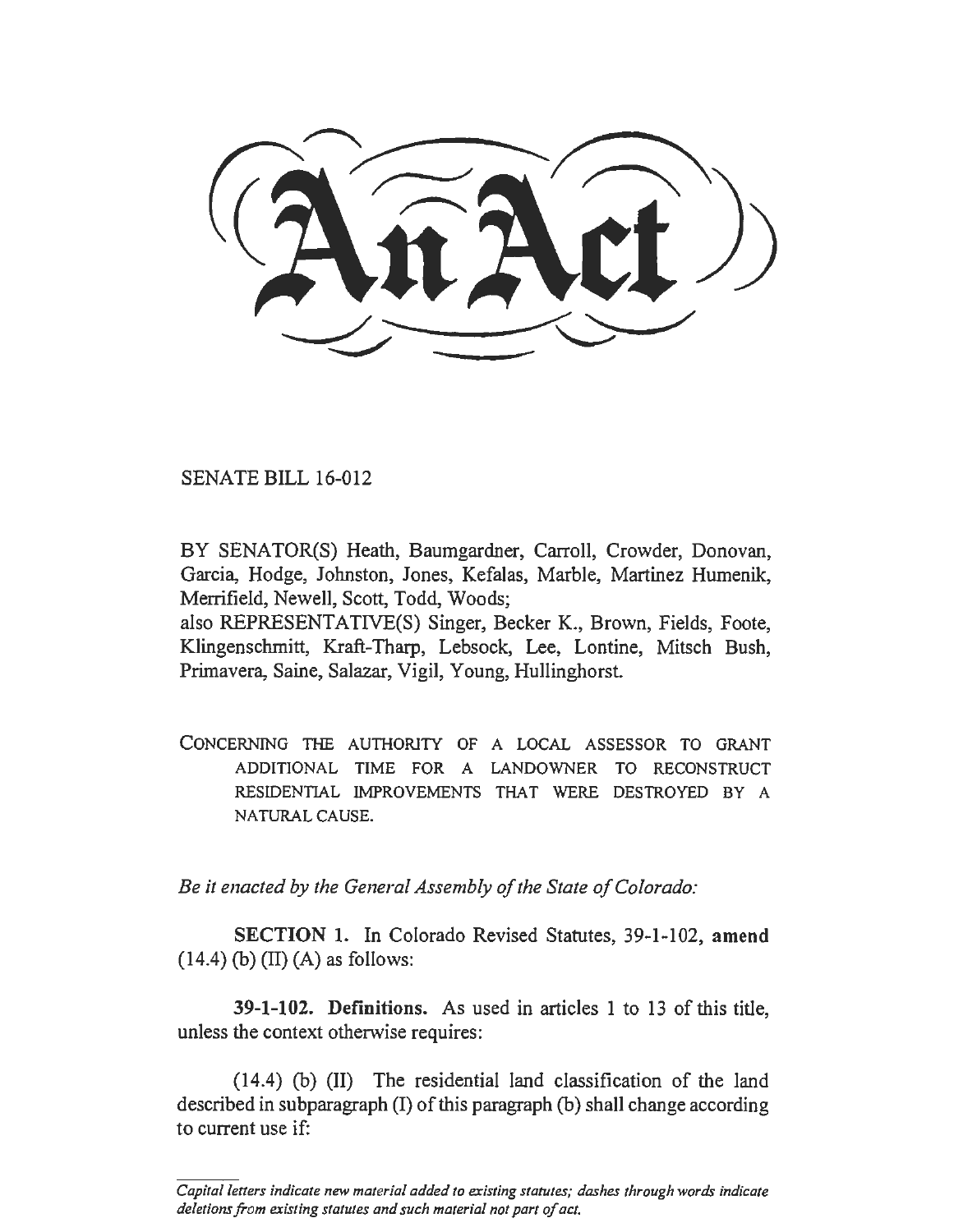(A) A new residential improvement or part of a new residential improvement is not constructed or placed on the land in accordance with applicable land use regulations prior to the January 1 after the period described in subparagraph  $(I)$  of this paragraph  $(b)$ , UNLESS THE PROPERTY OWNER PROVIDES DOCUMENTARY EVIDENCE TO THE ASSESSOR THAT DURING SUCH PERJOD A GOOD-F AlTII EFFORT WAS MADE TO CONSTRUCT OR PLACE A NEW OR PART OF A NEW RESIDENTIAL IMPROVEMENT ON THE LAND BUT THAT ADDITIONAL TIME IS NECESSARY;

SECTION 2. Safety clause. The general assembly hereby finds,